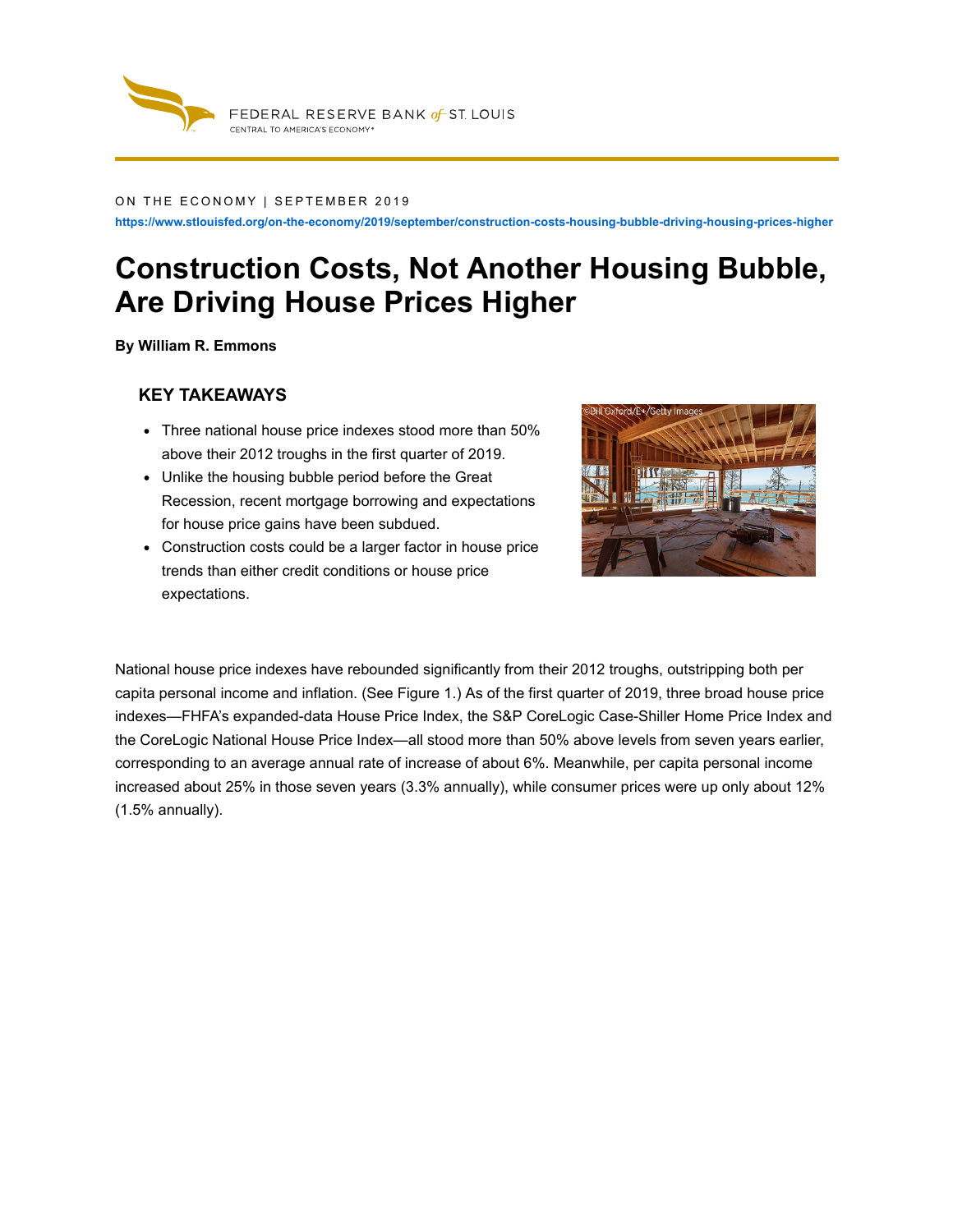



### **House Price Gains Have Outpaced Growth in Incomes and Inflation Since 2012**

SOURCES: Federal Housing Finance Agency, Standard and Poor's, CoreLogic, Bureau of Economic Analysis and Bureau of Labor Statistics.

NOTES: SA denotes seasonally adjusted. SAAR denotes seasonally adjusted annual rate.

DESCRIPTION: The chart shows three national home price indexes outpacing gains in disposable income and inflation for the period 2010-19. All observations have index values of 100 in the first quarter of 2012, when the housing indexes hit their troughs and started their ascents. The observation period ends in the first quarter of 2019 for the FHFA and S&P CoreLogic home price indexes and in the second quarter of 2019 for all other series.

Why have house prices risen so much faster than personal incomes or inflation? Is another housing bubble brewing? The answers to these questions may lie less in "irrational exuberance" than in the costs of land, lumber and labor.

# **Understanding the Housing Bubble**

Some economists believe the housing bubble whose bursting led to the Great Recession was inflated by sharp increases in the availability and use of mortgage credit, especially by high-risk borrowers. $^\mathbf{1}$  Others suggest widespread expectations of rapid house price growth held by people across the income spectrum became a self-fulfilling prophecy. $^{2}$  Another possibility is that the cost of new-home construction increased rapidly, particularly in supply-constrained markets on both coasts, driving up prices of new homes. Because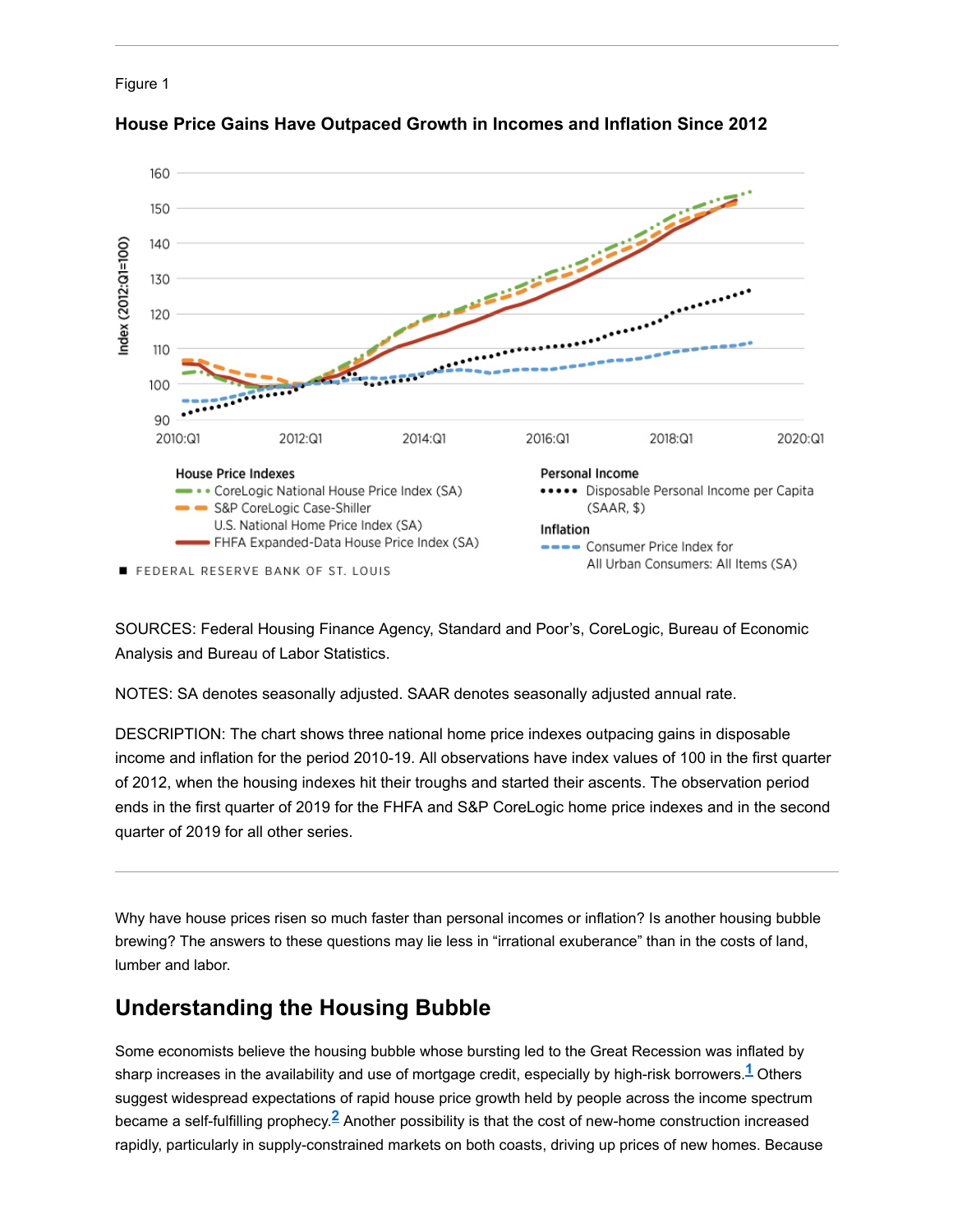markets for new and existing homes are closely linked, new-home cost pressures might have affected broad house price indexes. **3**

# **Rapidly Rising Prices: Another Housing Bubble in the Making?**

Which, if any, of the possible causes of a housing bubble are present today?

### *Rapid growth of mortgage lending*

In contrast to the period of rapidly rising prices during the pre-recession housing bubble, recent growth in mortgage debt has been subdued. $\frac{4}{5}$  Per capita home mortgage debt increased only about 1.6% in the seven years ending in the first quarter of 2019.<sup><u>5</u> This is just 0.2% annually, a far slower pace than the rate of growth</sup> in income or house prices. Thus, it does not appear that aggressive mortgage borrowing is driving up house prices.

### *Expectations of rapid house price gains*

Survey measures of expectations for home price appreciation, which pointed to irrational exuberance among buyers and sellers in the 2000s, have shown no signs of similar broad-based expectations in recent years. **6**Thus, it's difficult to pin recent strength in house prices nationwide on "bubbly" expectations.

### *Rising construction costs*

Construction costs have received less attention than mortgage lending and unrealistic house price expectations, but they appear to be an important part of the recent run-up in house prices.

# **The Surprisingly Important Role of Construction Costs**

In the long run, one would expect construction costs—including the cost of land acquisition and improvement, and of the structures built upon it—to be the primary determinant of new-home prices if local markets for new housing are competitive. Local supply-side distortions like restrictive zoning regulations may inflate prices in some areas for a while, but competition posed by other housing markets are likely to limit those aberrations.

In fact, aggregate data for the U.S. suggest the national housing market (i.e., the sum of all local housing markets) is not far from the competitive ideal. Since 1963, when data first became available for sales of new single-family homes that are comparable over time in terms of quality (including size and amenities), this measure of house prices and the cost of residential construction have increased in virtual lockstep (Figure 2) —by 0.98% and 0.91% annually, after adjusting for inflation.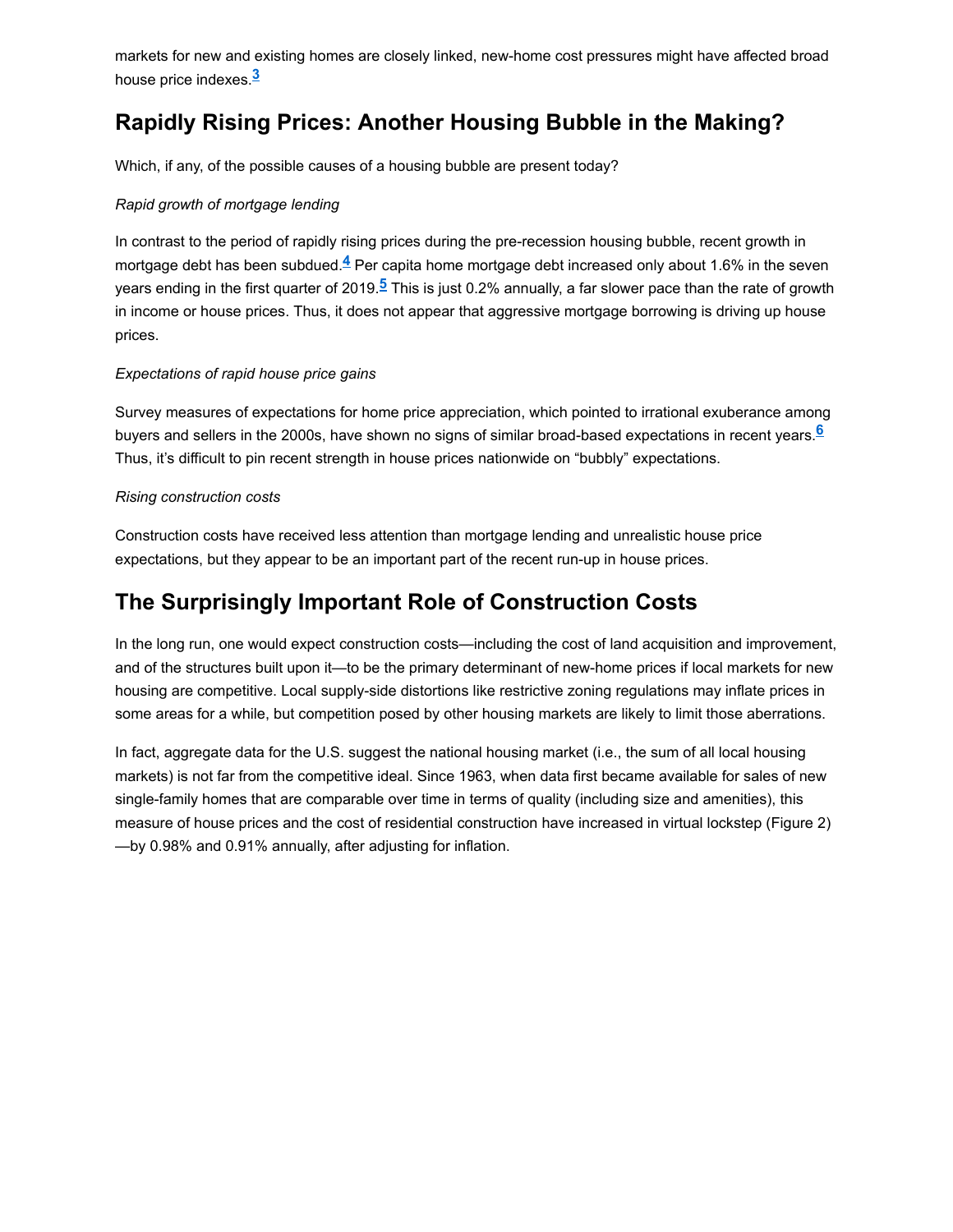



**Real New-Home Prices and Construction Costs Have Moved in Tandem for Decades**

SOURCES: Census Bureau and Bureau of Economic Analysis.

DESCRIPTION: The chart shows the real, or inflation-adjusted, price index for constant-quality new single-family homes sold moving in near lockstep with construction costs, measured by the real residential investment chain-price index, for the period 1963-2019. Both series are indexed to 100 in the first quarter of 1963. The last observation is for the second quarter of 2019.

## **The Recent Period Is No Exception: Construction Costs Drive House Prices Higher**

The relationship between construction costs and selling prices of constant-quality new homes turns out to be quite strong even in the short run. (See Figure 3.) Measured from the first quarter of 2012, constant-quality new-home prices have increased 29% (through the second quarter of 2019), while the cost of residential construction has increased by 23%.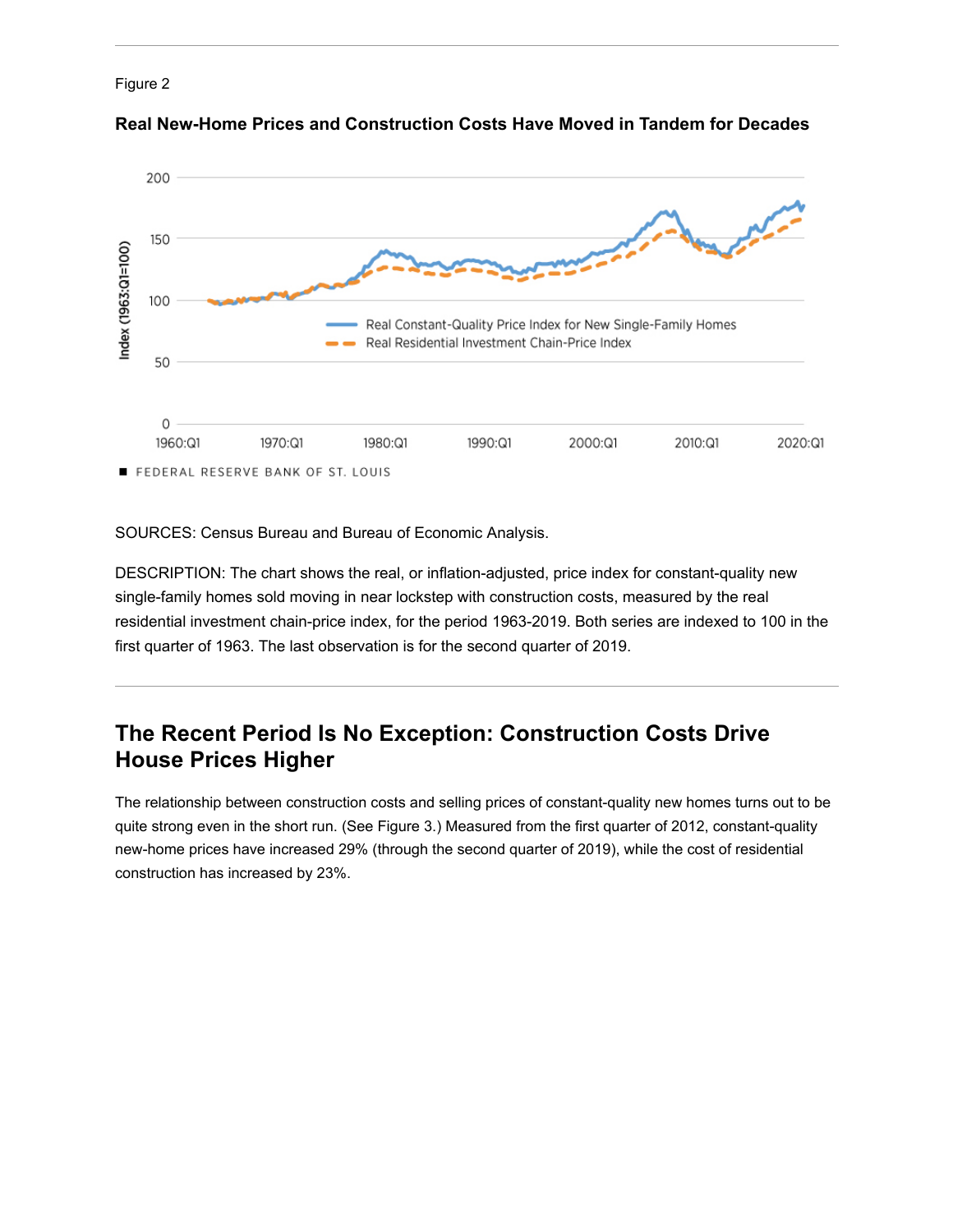#### Figure 3



**Nearer Term, the Link between Real New-Home Prices and Construction Costs Has Stayed Strong**

SOURCES: Census Bureau and Bureau of Economic Analysis.

DESCRIPTION: The chart shows the real, or inflation-adjusted, price index for constant-quality new single-family homes sold moving in tandem with construction costs, measured by the real residential investment chain-price index, for the shorter period of 2010-2019. Both series are indexed to 100 in the first quarter of 2012. The last observation is for the second quarter of 2019.

Looking at the period since 2000, construction costs appear to be much more closely linked to constantquality home prices than is the growth of mortgage debt throughout the whole period. (See Figure 4.) Expectations of future house price gains also are moderate, in contrast to relatively rapid house price gains.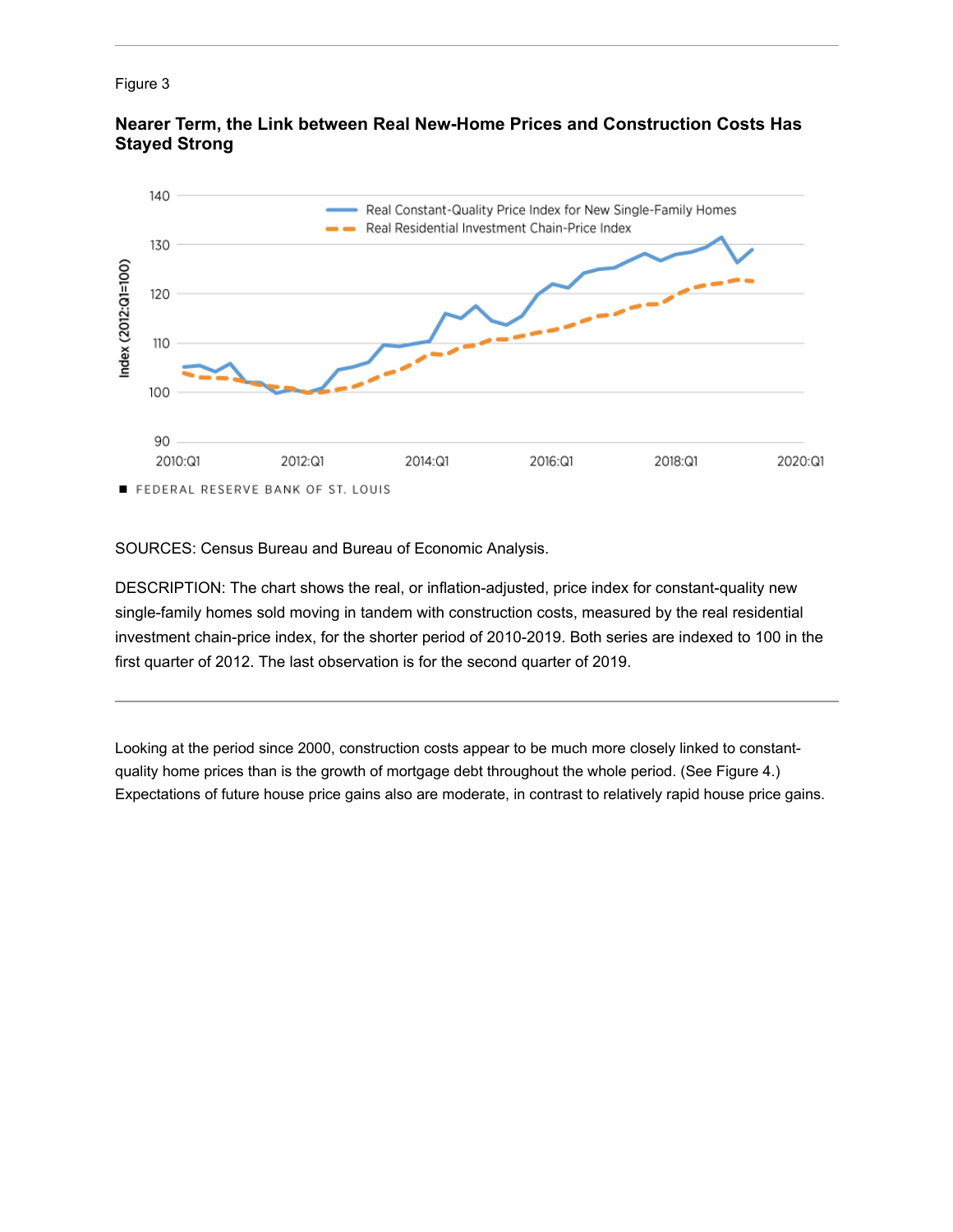#### Figure 4



**New-Home Prices Have Been More Closely Aligned with Construction Costs than with Mortgage Debt**

SOURCES: Census Bureau, Bureau of Economic Analysis and Federal Reserve System.

NOTES: EOP denotes end of period. NSA denotes not seasonally adjusted.

DESCRIPTION: The chart shows the price index for constant-quality new single-family homes moving in tandem with construction costs, measured by the residential investment chain-price index, for the period 2000-19. A third index, tracking per capita mortgage debt outstanding, falls below and away from the two other indexes. All series are indexed to 100 in the first quarter of 2012. The observation period ends in the first quarter of 2019 for mortgage debt and in the second quarter of 2019 for the two other series.

Thus, construction costs could be a much more important determinant of house price trends than either credit conditions or house price expectations. Seen in this light, the common characterization that sharply rising house prices portend a housing bubble—that is, an outbreak of irrational exuberance of one kind or another —is not entirely convincing.

#### **Endnotes**

- 1. See Mian, Atif and Sufi, Amir. *[House of Debt](https://houseofdebt.org/about-us/)*, 2014.
- 2. See Kaplan, Greg; Mitman, Kurt; and Violante, Giovanni L. "The Housing Boom and Bust: Model Meets Evidence," NBER Working Paper No. 23694, January 2019.
- 3. The correlation between annual changes in the national median sales price of an existing home and that of a constant-quality new home was 0.88 for the period 1968-2018, according to data from the National Association of Realtors and the Census Bureau. A co-efficient of 1.00 represents perfect correlation.
- 4. [See Emmons, William R.; Kent, Ana H.; and Ricketts, Lowell R. "'Debtless' Housing Boom Leads Household](https://www.stlouisfed.org/on-the-economy/2019/february/debtless-housing-boom-leads-household-wealth-recovery) Wealth Recovery," *St. Louis Fed On the Economy Blog*, February 18, 2019.
- 5. See the Federal Reserve's [Financial Accounts of the United States Z.1 Release,](https://www.federalreserve.gov/releases/z1/) and the Census Bureau [for population figures](https://www.census.gov/topics/population.html).